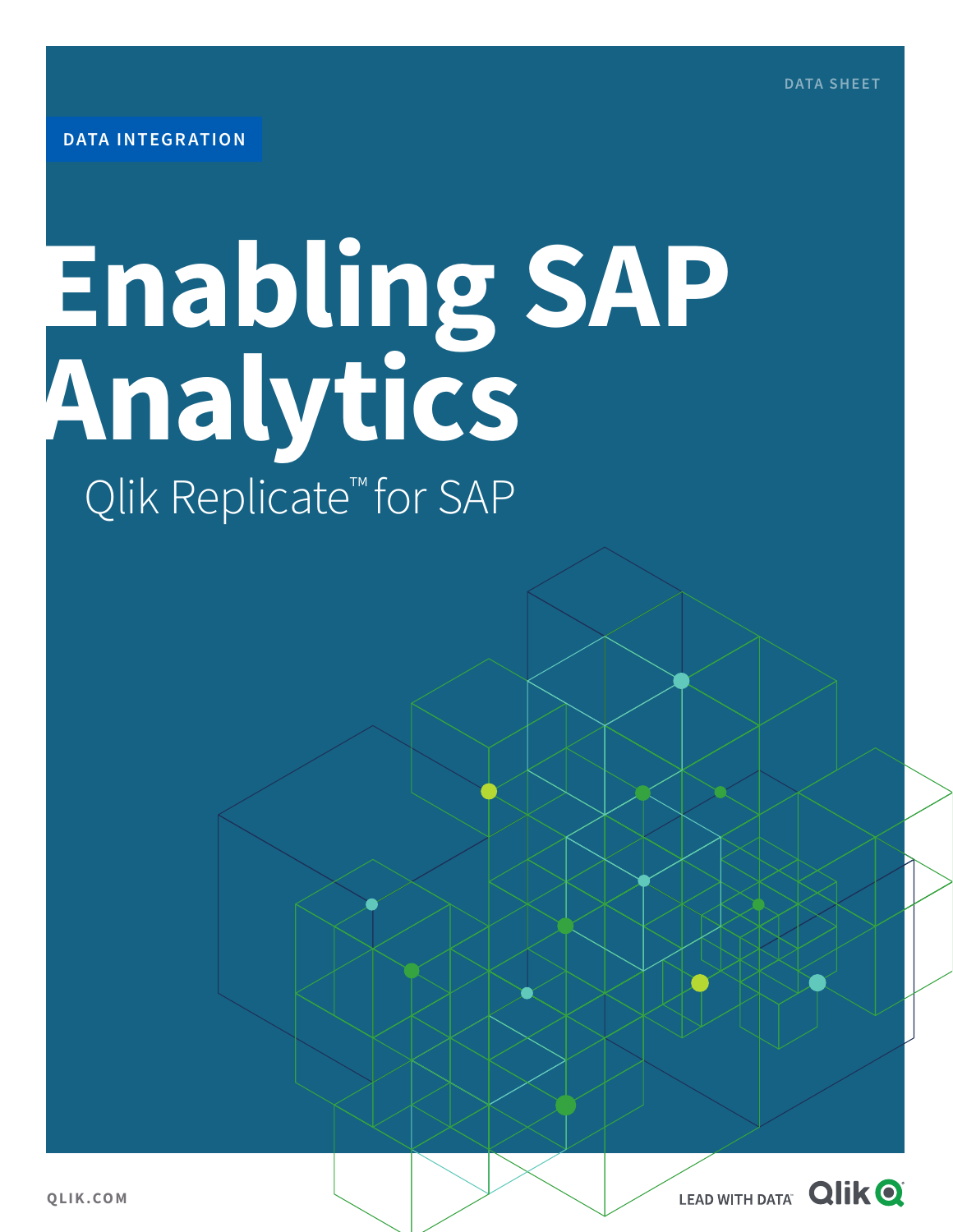## Qlik Replicate for SAP

#### **SAP Environments Pose Data Sharing Challenges**

SAP applications power critical business operations at many of the world's largest enterprises. Often teams use one or more SAP applications – from ECC to HR to CRM. And they need to make that data available for their business intelligence and analytics initiatives that improve operations, optimize customer service, and deliver competitive advantage.

So how do companies like yours efficiently bring live SAP data into your analytics platform of choice? Merge SAP data with other business information? And serve a growing number of users? How do you simplify extracting data from SAP, including the SAP HANA in-memory computing platform, with its complex underlying data model and data structures without the process being manual, timeconsuming, and prone to delays like it is today?

### **Quickly and Easily Deliver SAP Data to Any Platform in Real Time**

Qlik Replicate for SAP (formerly Attunity Replicate for SAP) is our high-performance, automated, easy-to-use data replication solution optimized to deliver SAP application data in real time for Big Data analytics. It moves the right SAP application data to any major database, data warehouse, or Hadoop cluster – on premises or in the cloud. Our solution builds on a long history of integration with SAP applications, SAP HANA, and now the SAP S/4 HANA suite.



#### **Benefits**

- Easy, external access to data from SAP and SAP HANA
- Broad, heterogeneous support
- Real-time integration
- Secure, high-speed cloud data transfer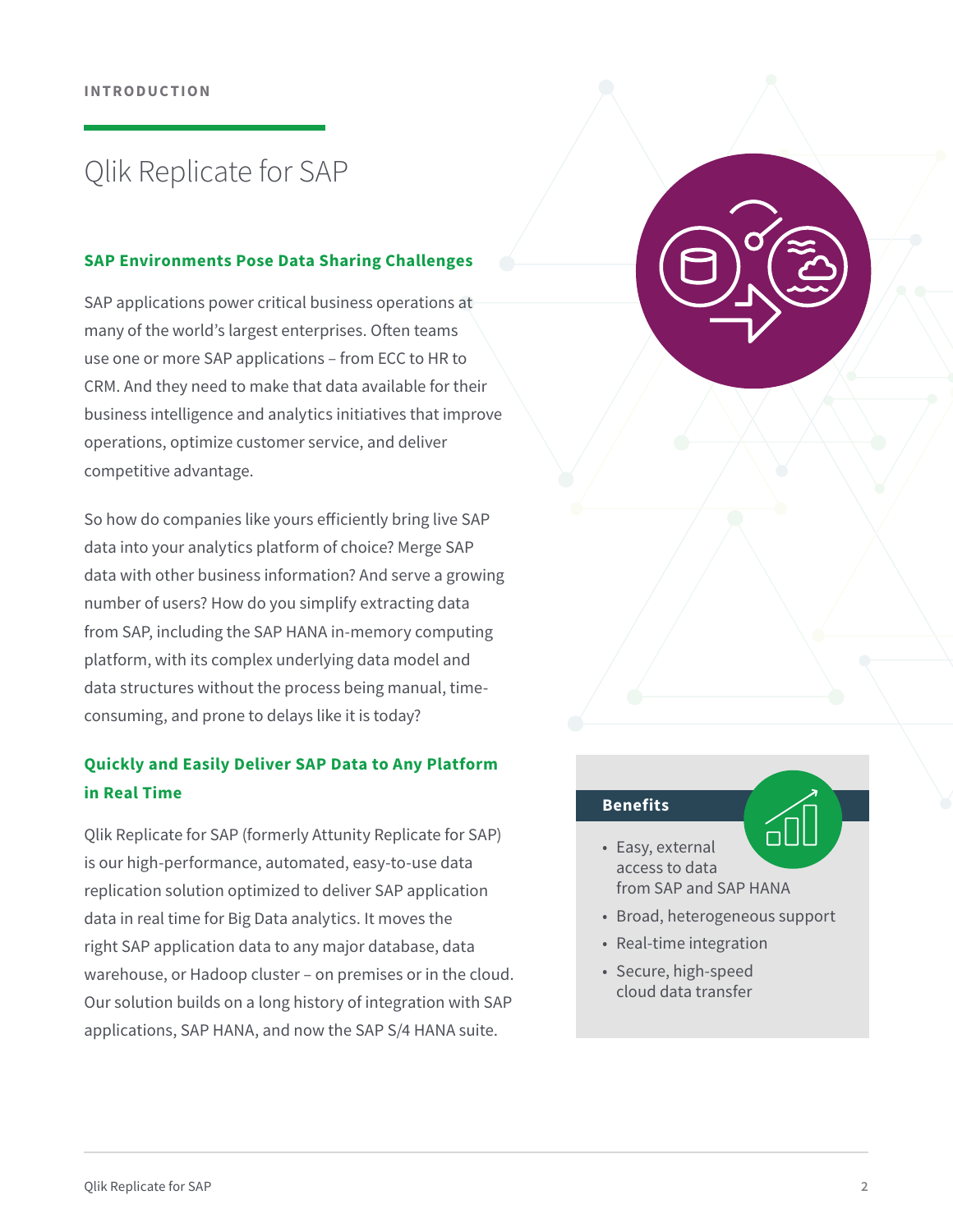#### **Broad Heterogeneous Support**

Leverage the industry's broadest support of targets. Easily integrate your structured SAP data with your unstructured data – from IoT, social media, or other sources – in Hadoop for new insights. And use our Qlik Replicate for SAP solution to transfer external data from any major non-SAP source into SAP HANA.

#### **Real-Time Integration**

Our solution's change data capture (CDC) technology continuously updates targets to deliver real-time insights. Data transfers are intentionally designed to maximize throughput and minimize latency.

Qlik Replicate for SAP can apply transactions or changes both in order and in real time.

#### **Ease of Use and Automation**

Using our solution's intuitive, web-based console, you can simply configure, control, and monitor replication tasks across all sources and targets. Execute bulk data loads, then transition automatically to continuous CDC for consistent updates. Our solution automatically generates target databases or tables based on metadata definitions in the source schema. Any DDL changes made to that schema – for example, table/column additions, or changes to data types – will be replicated dynamically to the target.



#### **Enterprise Use Cases**

- Integrate data in real time with change data capture (CDC) technology
- Transfer SAP data off premises for cloudbased analytics
- Ingest SAP data into data warehouses and lakes
- Publish SAP transactions to a message stream such as Kafka, Kinesis, or Microsoft Azure Event Hubs